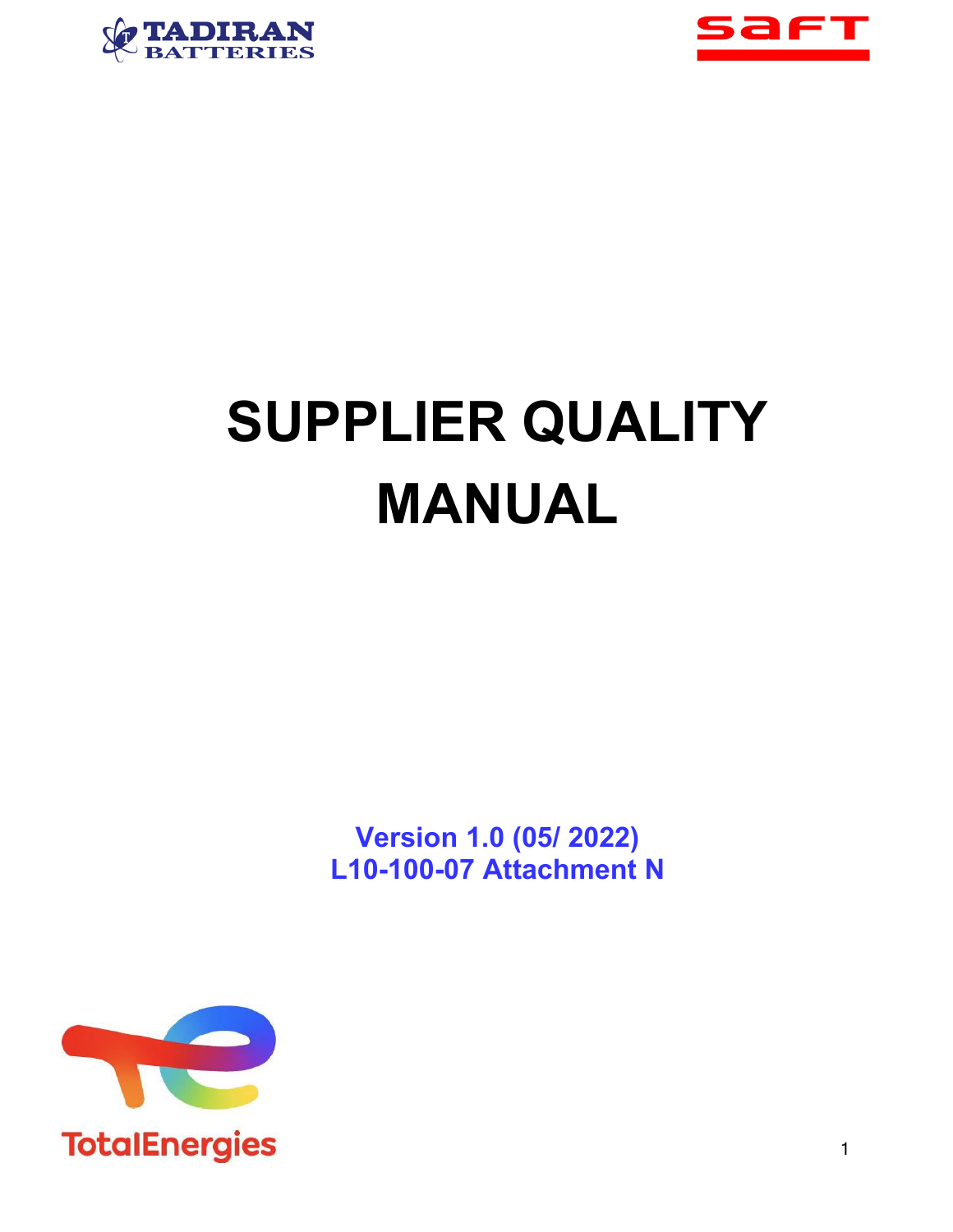



# **Table of Contents**

| <b>CONTENTS</b><br>Page |                                                              |                |
|-------------------------|--------------------------------------------------------------|----------------|
|                         | 1. Purpose                                                   | 3              |
|                         | 2. Scope                                                     | 3              |
|                         | 3. Approach                                                  | 3              |
|                         | Implementation<br>4.                                         | 3              |
|                         | <b>Minimum Requirements</b><br>5.                            | 3              |
|                         | <b>Customer Specific Requirements</b><br>6.                  | 4              |
|                         | 7. Supplier Performance Reporting                            | 4              |
|                         | 8. Delivery Performance Ratings                              | 4              |
|                         | 9. Quality Performance Ratings                               | 5              |
|                         | 10. Process Control/ Special Characteristics                 | 5, 6           |
|                         | 11. Component/ Material Specifications                       | 6              |
|                         | 12. Component/ Raw Material Handling                         | 7              |
|                         | 13. Lot Traceability                                         | $\overline{7}$ |
|                         | 14. Nonconforming Product/ Corrective and Preventive Actions | 7, 8           |
|                         | 15. Production Part Approval Process                         | 8, 9           |
|                         | 16. Supplier Initiated Product or Process Changes            | 10             |
|                         | 17. Process Audit VDA 6.3                                    | 10             |
|                         | 18. Quality Systems Audit                                    | 11             |
|                         | 19. Potential Disruptions to the Supply of Components        | 11             |
|                         | 20. Holidays, Vacations & Shut Downs                         | 11             |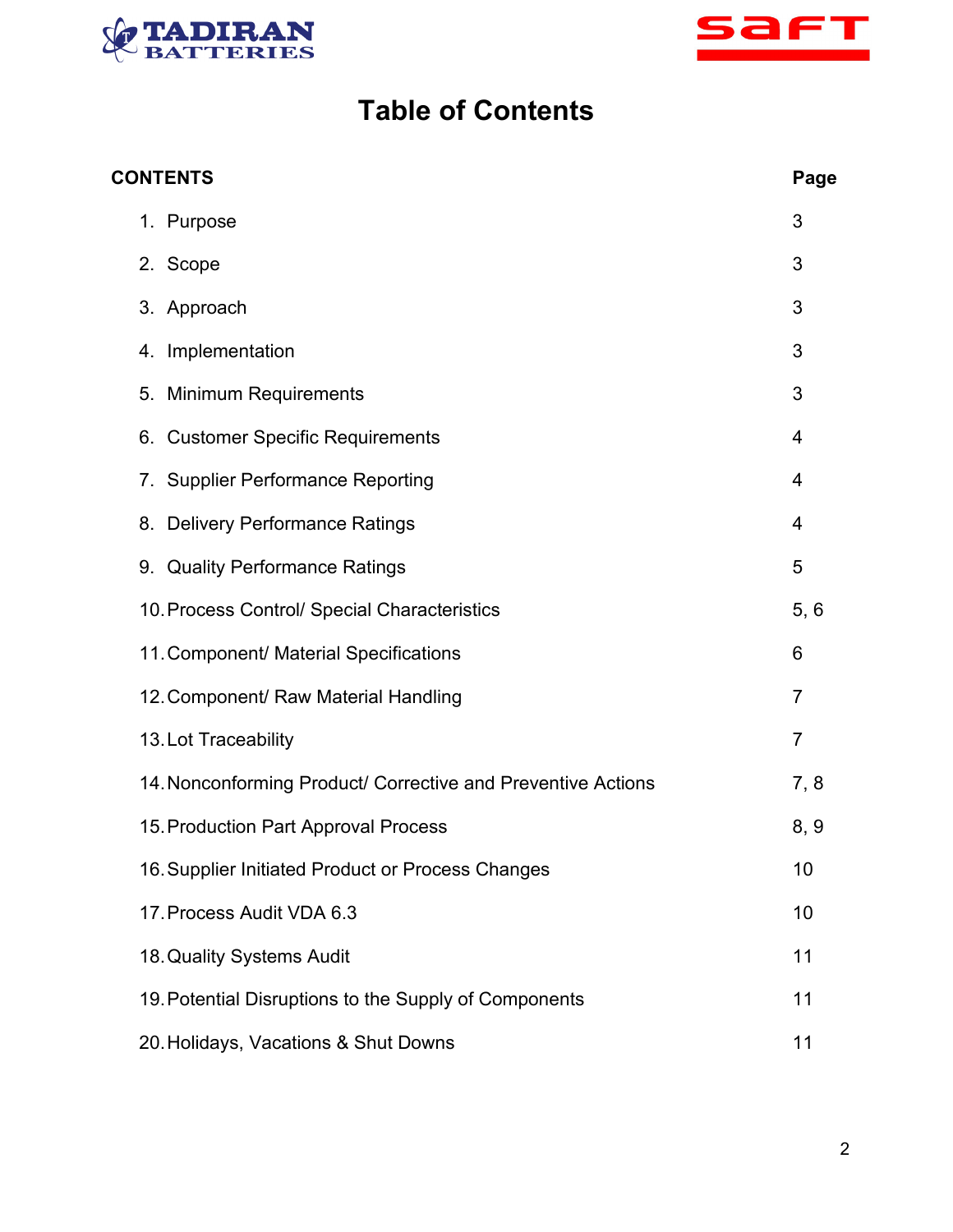



# **1.Purpose**

To define the minimum Quality System requirements and expectations by directing the supplier to recognized industry standards for quality systems and providing additional or alternative quality system requirements that must be satisfied.

# **2. Scope**

The supplier requirements contained herein apply to all parties who agree to contract to Tadiran Batteries GmbH or FRIEMANN & WOLF Batterietechnik GmbH for the purpose of supplying products or services that will be used in our products.

Existing material and/ or component specific quality requirements remain valid.

# **3. Approach**

The words "shall," "will" and "must" indicate mandatory requirements. Supplierschoosing other approaches must be able to show that their approach meets the intent of the requirement.

Translations of this document, in whole or in part, are intended solely as a convenience to the non-English-reading suppliers. If any questions arise concerning the accuracy of the information presented by a translated version, please refer to the English version which shall be considered as the official document.

#### **4. Implementation**

Suppliers are required to implement, maintain and continually improve on all requirements contained herein or referred to in this document. Conformance to such requirements will be evaluated in accordance with a recognized industrial standard (IATF/ISO/VDA) quality system assessment manual.

#### **5. Minimum Requirements**

|                             | <b>Minimum Requirement</b>                                    |
|-----------------------------|---------------------------------------------------------------|
| All components and          | Current version ISO 9001 third party registered by            |
| services for production use | an accredited registrar                                       |
| All components and          | 2 <sup>nd</sup> party ISO 9001 audit carried out by Auditor/s |
| servicesfor production use  | from to Tadiran Batteries GmbH or FRIEMANN &                  |
| - upon special agreement    | <b>WOLF Batterietechnik GmbH</b>                              |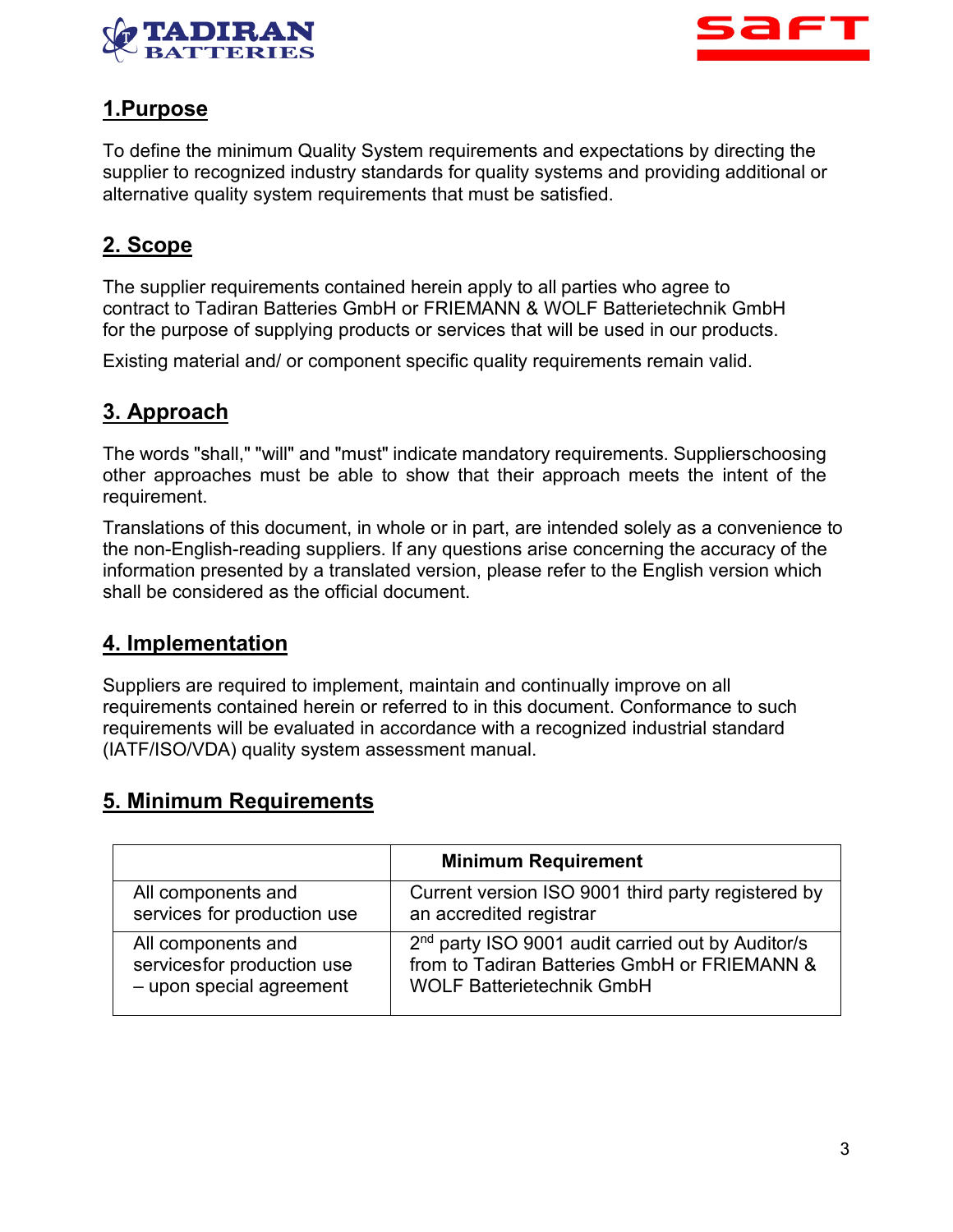



#### **6. Customer Specific Requirements**

Customer requirements will be transmitted and shall be adhered to as applicable by the supply chain. This includes technical drawings, components, tolerances, timing, processes, changes, legal and regulatoryrequirements. Suppliers for Tadiran Batteries GmbH or FRIEMANN & WOLF Batterietechnik GmbH are required to convey the requirements to sub-tier suppliers as appropriate to ensure interfaces are identified and secured.

Suppliers are required to adhere to Code of Conduct and Ethics for Suppliers as well as Sustainability requirements as distributed.

Suppliers must also maintain a documented contingency plan to ensure that the supply of components to Tadiran Batteries GmbH or FRIEMANN & WOLF Batterietechnik GmbH is secured.

#### **7. Supplier Performance Reporting**

Tadiran Batteries GmbH or FRIEMANN & WOLF Batterietechnik GmbH issues supplier performance reports. The purpose of the reports is to provide suppliers with feedback for continual improvement activities.

The report results will be reviewed periodically and may consist of a rating of "Supplier Delivery Performance" and "Supplier Quality Performance (PPM)".

#### **8. Delivery Performance Ratings**

It is each supplier's responsibility to establish systems to support 100% on-time delivery and to complete internal corrective actions to improve delivery and communication of delivery problems.

It is each supplier's responsibility to ship material according to the specified transportation mode, routing, standard pack, container or other to Tadiran Batteries GmbH or FRIEMANN & WOLF Batterietechnik GmbH requirements.

Delivery Performance Ratings will be assigned and may require further actions as below:

- 100% Meets requirement no action required.
- 90-99% An internal corrective / preventive action to be completed and documented.
- 89% and below A full, completed 8D report shall be submitted to Tadiran Batteries GmbH or FRIEMANN & WOLF Batterietechnik GmbH with dated action plan. This report shall be sent within 10 business days of receipt of the Supplier Performance Report.

Additional corrective actions may be requested for potential or actual issues concerning delivery, transportation mode, routing, standard pack, container type or any other requirements.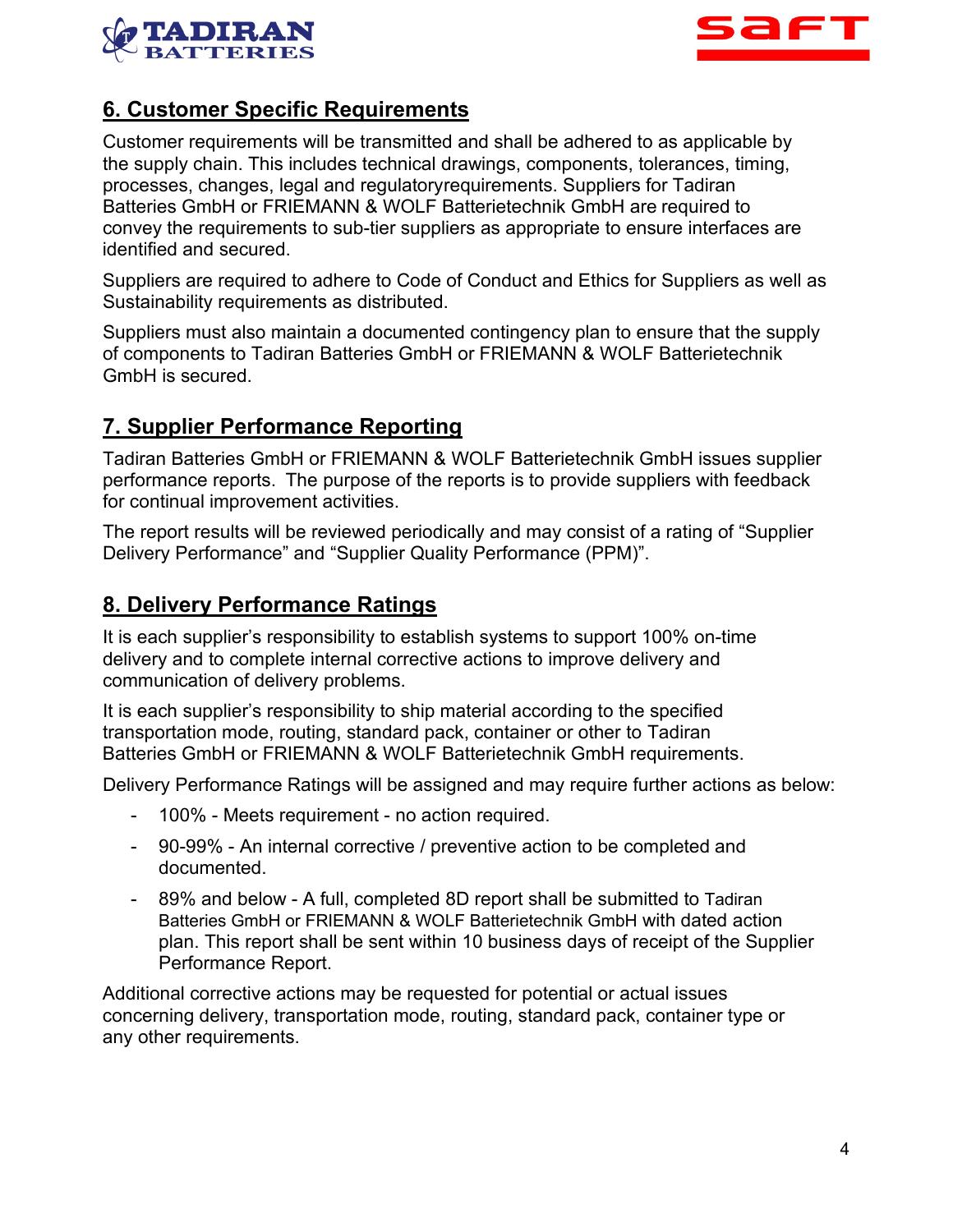



#### **9. Quality Performance Ratings**

PPM Performance Ratings will be as follows:

- 0 ppm Meets requirement no action required
- Above 1 PPM A 8-D Report is required in response to each complaint issued.
- Suppliers' PPM will be monitored. Suppliers with poor performance in these areas may be required to submit a documented and dated action plan.
- Regardless of the supplier's Quality Performance Rating, the supplier shallbe responsible for all quality issues that may arise.

#### **10. Process Control/Special Characteristics/Special Processes**

Product characteristics (e.g. dimension, property, function, chemistry, appearance or finish), or process characteristics (e.g. temperature, pressure,force) that require additional control to ensure consistency and compliance to meeting customer / engineering requirements and/or government regulations (e.g. fit, function, performance, noise & vibration, durability, safety, legal).

#### **"SPC Characteristic" S-Cone**  $(s)$

Definition: A variable characteristic subject to in-process variation. The anticipated variation within specification could significantly affect customer satisfaction with a product (i.e. fit, function, performance)

The following specifies the minimum requirements for any dimension designated as an SPC Characteristic.

Must be statistically monitored using an appropriate control chart method (e.g. X-Bar and Range (R) chart).

Gauge capability (R&R) must be demonstrated per current AIAG MSA or VDA 5 manual.

Capability Index (Ppk) must be equal to or greater than 1,67 for short term studies, (e.g. PPAP submission), unless otherwise specified.

Capability Index (Cpk) must be equal to or greater than 1,33 for long term studies (e.g. mass production), unless otherwise specified.

If capability is not met, 100% inspection is required until the process is stabilized and capability can be met.

Sample size and frequency of inspection must be documented on the Control Plan.

For multiple cavity tools, measurement data from all cavities must be combined for the capability analysis, unless otherwise specified.

SPC records and documents are to be made available upon request.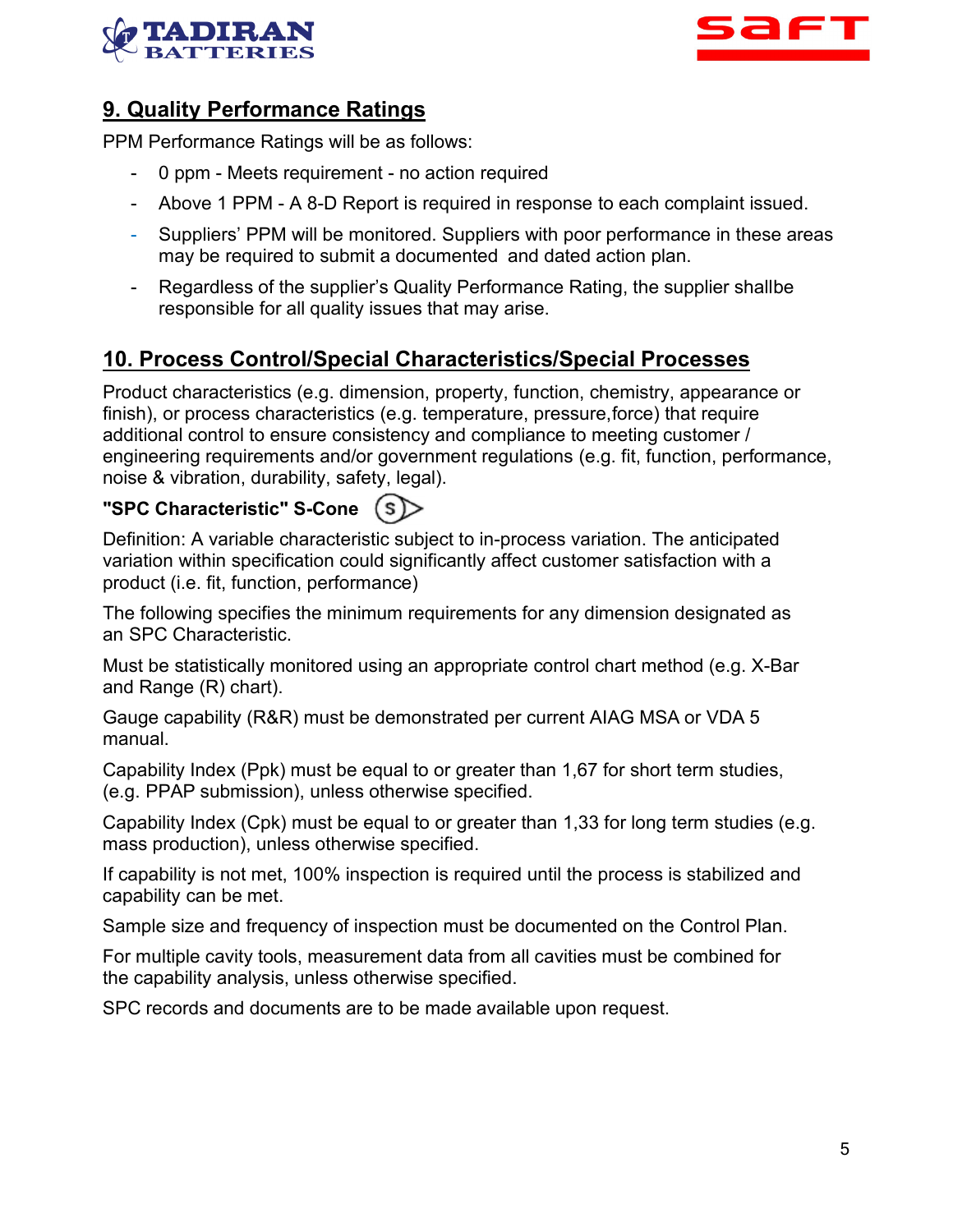



#### **"Major Characteristic" M-Cone**

Definition: A variable characteristic not subjected to major in-process variations. The customer is equally satisfied across the entire specification, with high customer dissatisfaction immediately outside of thespecification.

The following specifies the minimum requirements for any dimension designated as a Major Characteristic:

Dimensions must not exceed engineering specification limits on any part. Dimensions should have the tendency to be mean centered.

Sample size and frequency of inspection must be documented on controlplan.

Records and documents are to be made available upon request.

Where required, error-proofing methods must be implemented to ensure that major characteristics are monitored and are compliant.

A major characteristic symbol may be used with an additional note indicating 100% verification of conformance to requirements (e.g.  $\mathbb{D}$  100% inspection required).

# **"Pass Through Characteristic (PTC)" M-Cone PTC (M)> PTC**

Pass Through Characteristics are defined as product characteristics for features of parts supplied to or by Tadiran Batteries GmbH or FRIEMANN & WOLF Batterietechnik GmbH that are not controlled or functionally verified by Tadiran Batteries GmbH or FRIEMANN & WOLF Batterietechnik GmbH and/ or are not controlled by subsequent processing of the customer (i.e. defective PTC's may affect the fit or function at the customer's assembly plant).

The following specifies the minimum requirements for any dimensiondesignated as a Pass Through Characteristic  $\mathbb{P}\triangleright$  PTC:

Where required, Pass Through Characteristics are evaluated jointly between the customer Tadiran Batteries GmbH or FRIEMANN & WOLF Batterietechnik GmbH and the sub-supplier (if applicable) during the development process.

Where required, error-proofing methods are implemented to ensure that PTC's are monitored and are compliant.

Records and documents are to be made available upon request.

#### **11. Component/ Material Specifications**

The supplier is required to ensure that all components meet all specifications that are indicated on the drawing.

Conformance to all specifications must be verified by the supplier annually at minimum. A record of this conformance must be maintained by the supplier and provided to Tadiran Batteries GmbH or FRIEMANN & WOLF Batterietechnik GmbH upon request.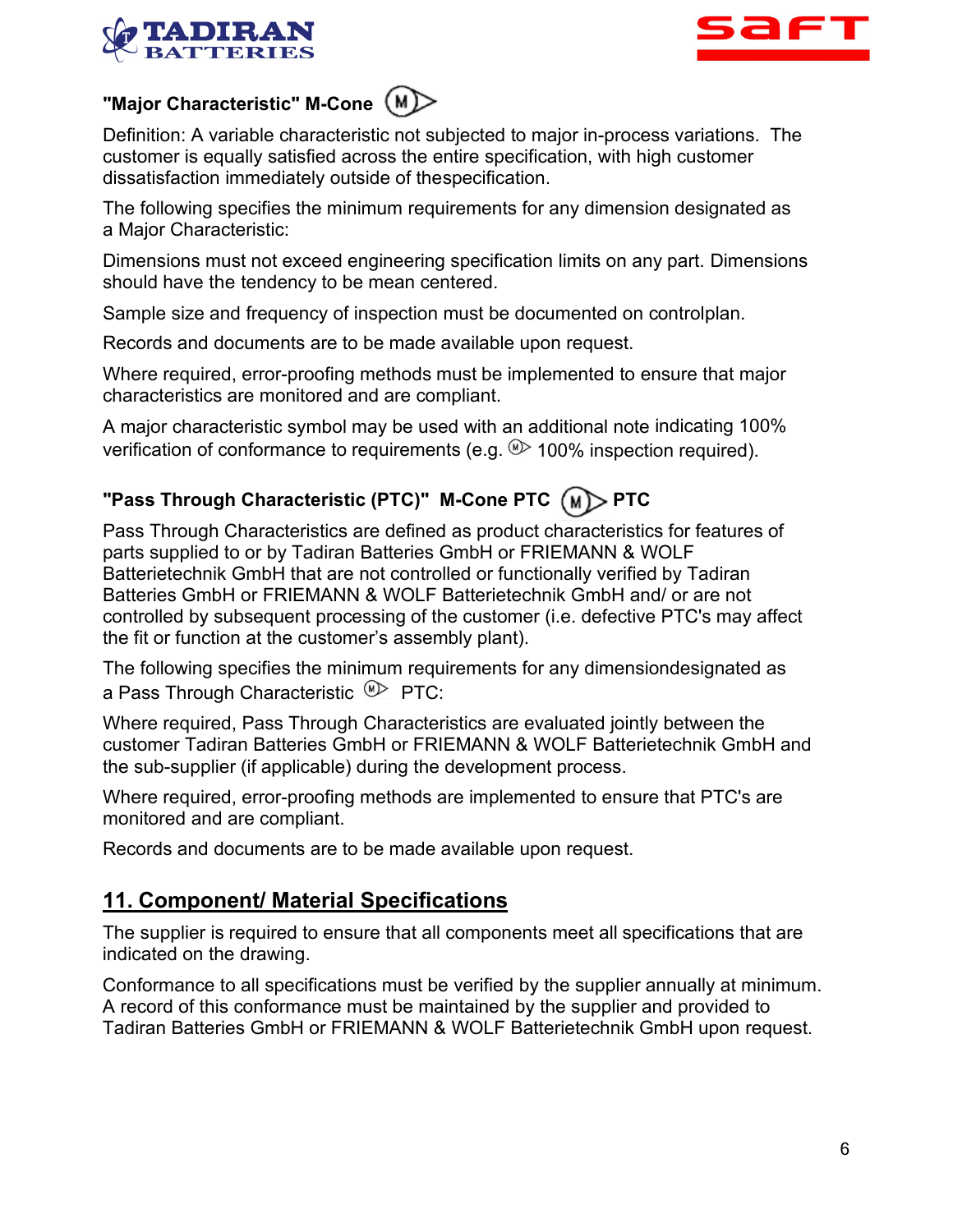



#### **12. Component/ Raw Material Handling**

#### **Component Handling/ Preservation**.

All parts, including those dropped on the floor or those removed from the normal process flow must be scrapped.

The supplier must ensure that all raw material, components and packaging material is stored in an appropriate location while in their facility and are protected from damage or exposure to negative environmental conditions such as humidity.

The supplier is responsible for the preservation and lot control of all Tadiran Batteries GmbH or FRIEMANN & WOLF Batterietechnik GmbH owned products that are in their possession.

If any product has a shelf life, this must be described and communicated to Tadiran Batteries GmbH or FRIEMANN & WOLF Batterietechnik GmbH.

#### **13. Lot Traceability**

All suppliers must have a robust lot traceability system in place as per IATF 16949/ ISO 9001/ VDA requirements:

- The system must effectively record all appropriate production information regarding the component including raw material, processing parameters and inspection records (including sub-components).
- The lot size must be appropriate to allow for effective containment should a quality issue arise.
- The supplier must ensure that all sub-suppliers also maintain an effective lotcontrol system.
- All records must be filed so that they can be quickly and accurately accessed. Once a component non-conformance is identified, a response to Tadiran Batteries GmbH or FRIEMANN & WOLF Batterietechnik GmbH identifying all suspect material is required within 24 hours.
- The record retention requirement for lot control documentation is 20 years

#### **14. Nonconforming Product/ Preventive and Corrective Actions**

When parts are declared defective by Tadiran Batteries GmbH or FRIEMANN & WOLF Batterietechnik GmbH's Quality Assurance Department, a Supplier Corrective Action Request will be issued. The defective material may need to be replaced.

Once Tadiran Batteries GmbH or FRIEMANN & WOLF Batterietechnik GmbH's QA has informed the supplier about the rejected material, the supplier shall provide a delivery schedule for replacement parts. After the schedule has been received and agreed upon, Tadiran Batteries GmbH or FRIEMANN & WOLF Batterietechnik GmbH will issue the appropriate release.

Suppliers shall ship the replacement material to Tadiran Batteries GmbH or FRIEMANN & WOLF Batterietechnik GmbH at their own cost.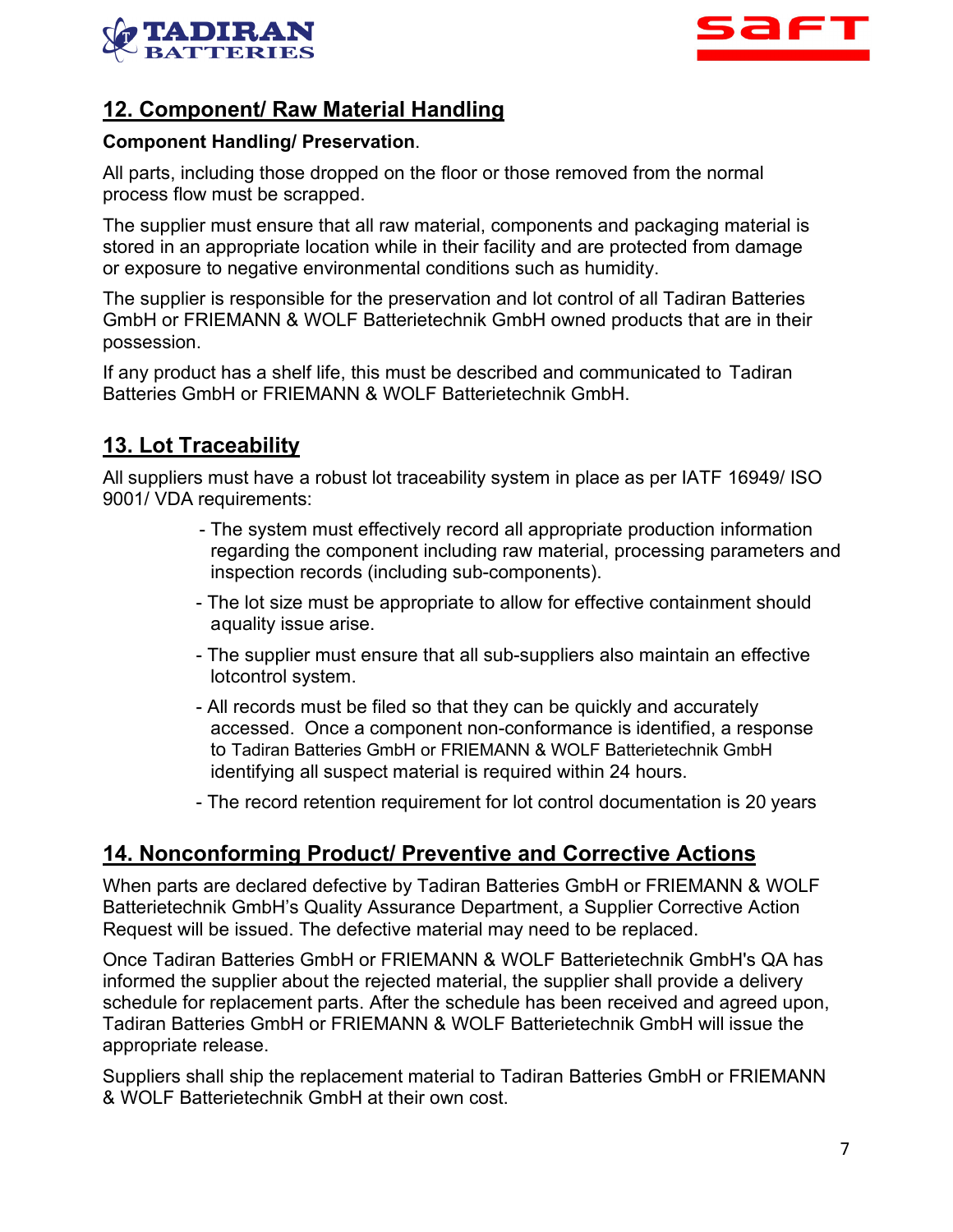



Suppliers can contact the buyer to request authorization to ship replacement material, or to have defective material returned, using the pre-scheduled delivery Route. If approved, freight charges may not apply.

Where Nonconforming Product has been identified, part replacement costs will be recovered and all indirect cost will be tracked by Tadiran Batteries GmbH or FRIEMANN & WOLF Batterietechnik GmbH. The amount of supplier charge back will be negotiated prior to a debit memo being issued.

The supplier must follow the individual instructions from Tadiran Batteries GmbH or FRIEMANN & WOLF Batterietechnik GmbH in regard to sorting parts or supplying certified replacement components.

Where defective material has been identified either internally or by Tadiran Batteries GmbH or FRIEMANN & WOLF Batterietechnik GmbH's customer, a detailed written corrective action report must be submitted.

The initial corrective action report, identifying the containment actions must be submitted in writing within 24 hours of receipt of the notification of nonconformance.

In addition to the formal written initial report, the supplier is expected to use any other form of communication necessary to ensure that appropriate containment activities are implemented as soon as possible.

The final report must be submitted within 15 calendar days unless otherwise agreed with QA department**.** The final report must include a detailed description of the corrective actions, including targeted completion dates for any actions that are not yet completed.

The supplier must provide updates describing the status of the completion of the corrective actions.

#### **15. Production Part Approval Process**

The request for PPAP's will be issued by Tadiran Batteries GmbH or FRIEMANN & WOLF Batterietechnik GmbH Purchasing department, who will also supply an approved drawing. This drawing shall be used to produce the PPAP parts and all subsequent production components.

PPAP samples to Tadiran Batteries GmbH or FRIEMANN & WOLF Batterietechnik GmbH are to be submitted in accordance with the requirements as stated in the latest edition of the AIAG or VDA PPAP manuals. Unless otherwise stated, the default PPAP submission is Level 3 or VDA Band 2 Vorlagestufe 2.

A Tadiran Batteries GmbH or FRIEMANN & WOLF Batterietechnik GmbH approved drawing must be included with all sample submissions unless specifically waived (in writing) by Tadiran Batteries GmbH or FRIEMANN & WOLF Batterietechnik GmbH's Quality Manager.

Reference the drawing title block for identified special chrachteristics.

Material and finish certifications must be submitted with each sample submission as per the AIAG or VDA PPAP Manual, and shall be supported by inspection and test data for specifications covering raw material,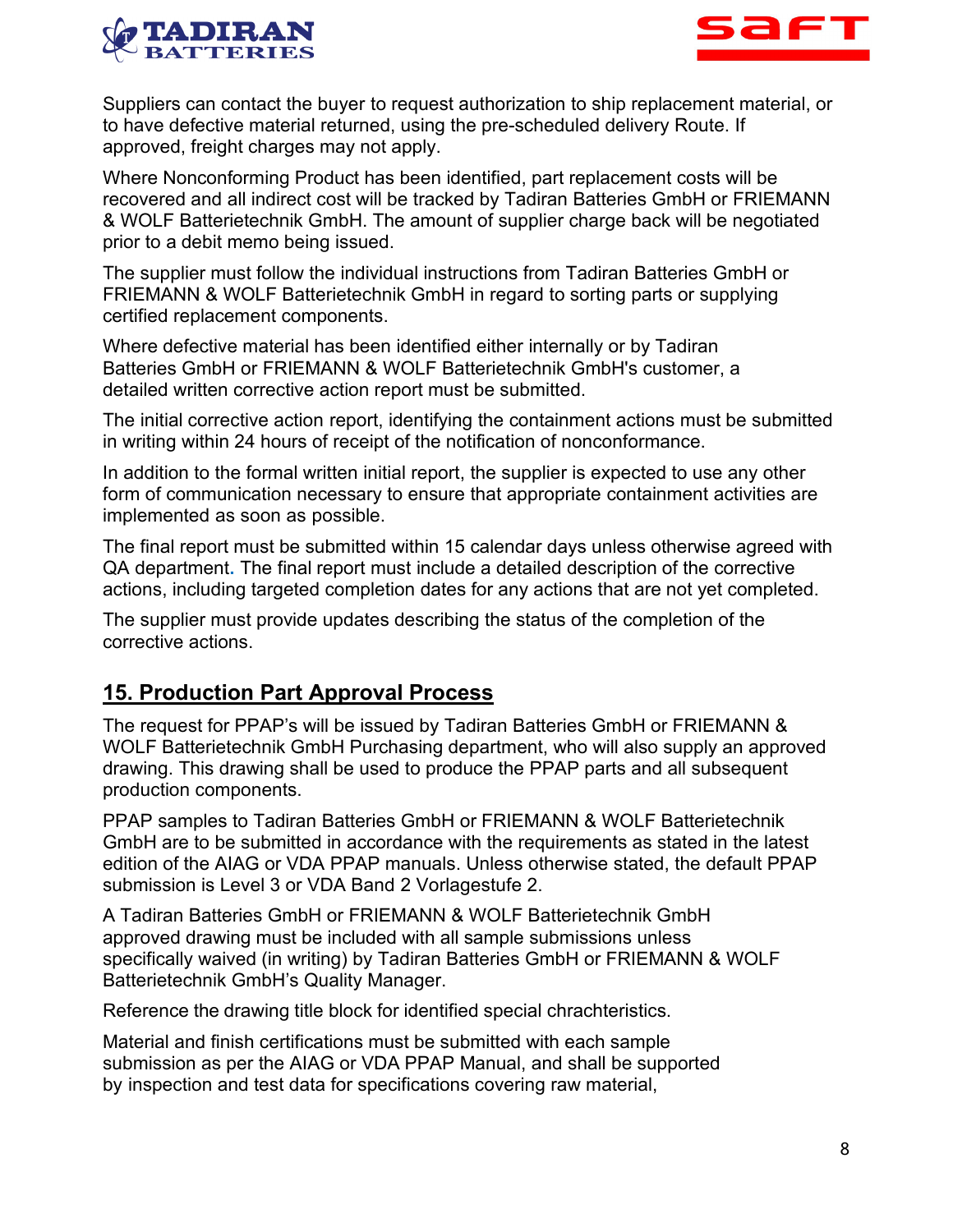



processed material, plating, finishing, heat treating, etc.

Thereafter, all material certifications must be made available within 24 hours, upon request. All Material Certifications must be no more than 1 year old.

A certificate of Origin must also be submitted for the sample part.

Each sample submission must be packaged separately and identified as"Sample Submission for PPAP Approval".

All submissions shall provide an IMDS number on the PSW.

Material compliance - chemicals or substances (including recyclability) as related to parts / components supplied must fulfill the latest End of Life Vehicle Directive (ELV). Specifically, all delivered parts/components shall notcontain any prohibited substances as deemed to be banned by the ELV.

Any presence of restricted materials or substances must be declared and will require phase-out plans to meet specific compliance deadlines as indicated in the ELV Directive 2000/53/EC, for the latest specific environmental requirements.

All materials and substances must be in compliance with REACH Requirements as per (EG) No. 1907/ 2006.

After an electronic drawing for a new or revised part has been issued to the supplier, a reply e-mail is required to verify acceptance.

All Tadiran Batteries GmbH or FRIEMANN & WOLF Batterietechnik GmbH owned tools must be identified with a "Property of Tadiran Batteries GmbH or FRIEMANN & WOLF Batterietechnik GmbH" tag.

The supplier is responsible for the preservation and secure storage of Tadiran Batteries GmbH or FRIEMANN & WOLF Batterietechnik GmbH owned tools or gauges.

No tools are to be disposed of without written authorization.

#### **Language**

Tadiran Batteries GmbH or FRIEMANN & WOLF Batterietechnik GmbH reserves the right to determine the language to be used on correspondence and documentation. In most cases the language will english or german.

In some cases, it will be acceptable to use the suppliers' local language for internal documents. However, Tadiran Batteries GmbH or FRIEMANN & WOLF Batterietechnik GmbH may request that these be translated.

#### **16. Supplier Initiated Product or Process Changes**

The AIAG or VDA PPAP manual must be adhered to in regard to customer notification and submission requirements.

Suppliers must notify Tadiran Batteries GmbH or FRIEMANN & WOLF Batterietechnik GmbH prior to introducing any changes including, but notlimited to the following:

- Changes to the tooling or machines.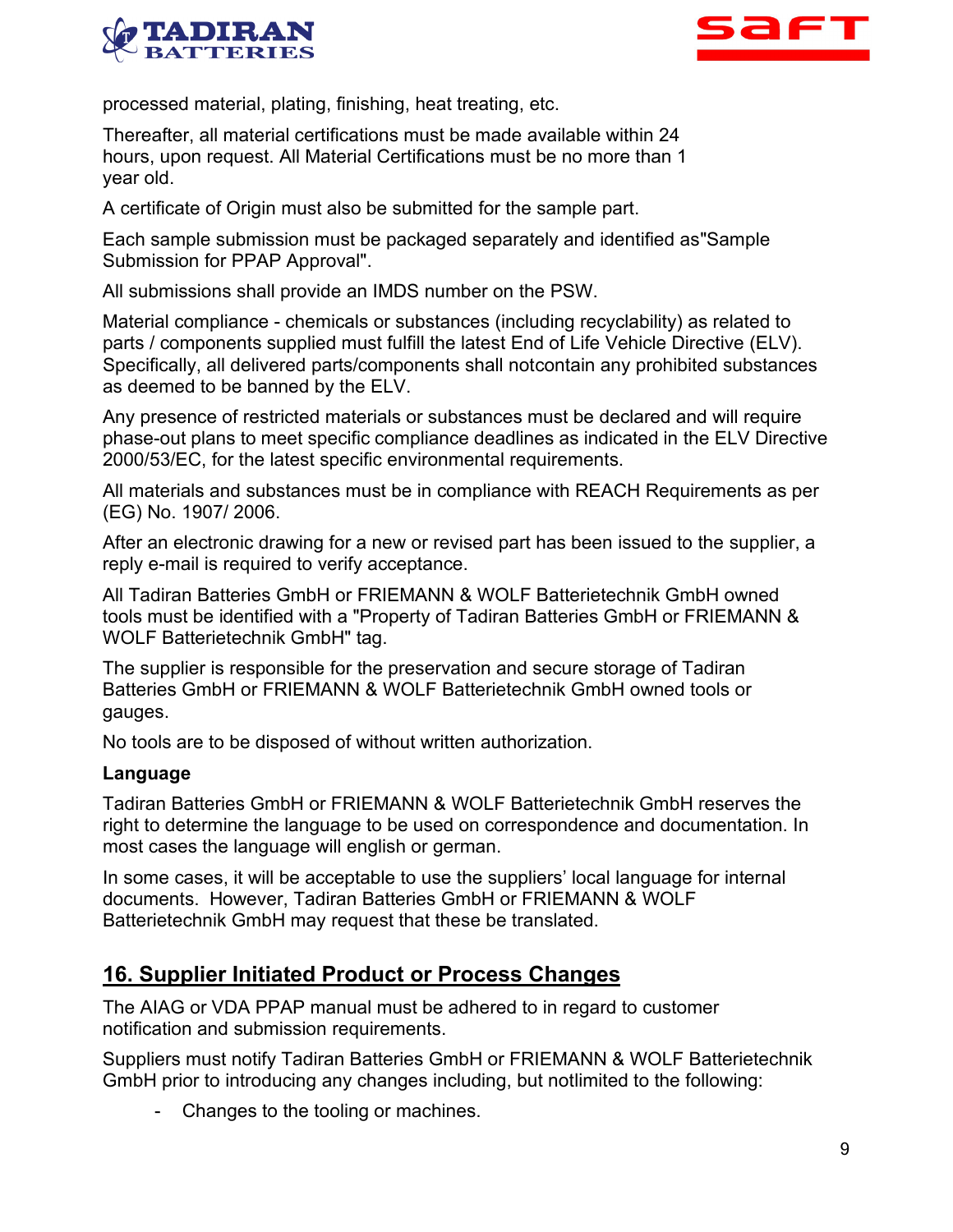



- Additional tooling or machines to increase capacity.
- Relocation or repositioning of machines or assembly lines.
- Changes to an existing process.
- Changes to test or inspection methods.
- Changes to sub-supplier components or processes.
- Implementation of a new ERP (Enterprise Resource Planning) system.
	- Relocation of manufacturing facility. (Note, the timing for a plant move must beappropriate to the scale of the risks and complexity).

Any impact that a change may have to the fit, function, performance, durability or appearance shall be reviewed by Tadiran Batteries GmbH or FRIEMANN & WOLF Batterietechnik GmbH's Engineering department. A revalidation plan shall be established and completed prior to implementation.

# **17. Process Audit - VDA 6.3**

A VDA 6.3 Process Audit may be conducted on any new suppliers or on any new or modified parts or processes. An audit may also be conducted on any current part or process at the discretion of Tadiran Batteries GmbH or FRIEMANN & WOLF Batterietechnik GmbH.

The purpose of the audit is to verify that a supplier's quality planning has been successfully executed and that their production processes are capable of producing quality parts in sufficient quantity for production.

A process audit is a systematic review of the supplier's planned and actual manufacturing process at the quoted peak daily line rate, including manpower, facilities, equipment, material, methods, procedures, software level and tooling.

#### **Process Audit Requirements and Documentation**

Audits will be conducted using the VDA 6.3 Audit format. When a supplier is notified that they will be audited to the VDA 6.3 standard,they must prepare for the audit by obtaining the most recent copy of the VDA 6.3 process Audit manual. (available for purchase at [\(http://webshop.vda.de/QMC/en/vda-63-analysis-tool\).](http://webshop.vda.de/QMC/en/vda-63-analysis-tool))

When the supplier is notified of an upcoming audit, they must prepare documentation. The documents shall be compiled in an electronic file with dividing tabs for each checklist element. This file shall be presented to the auditor during the audit.

#### **18. Quality Systems Audit**

Tadiran Batteries GmbH or FRIEMANN & WOLF Batterietechnik GmbH reserves the right to audit a supplier's quality system at any time, upon reasonable notice. Tadiran Batteries GmbH or FRIEMANN & WOLF Batterietechnik GmbH reserves the right to audit/ visit supplier related operations with a customer or with a party identified by our customer.